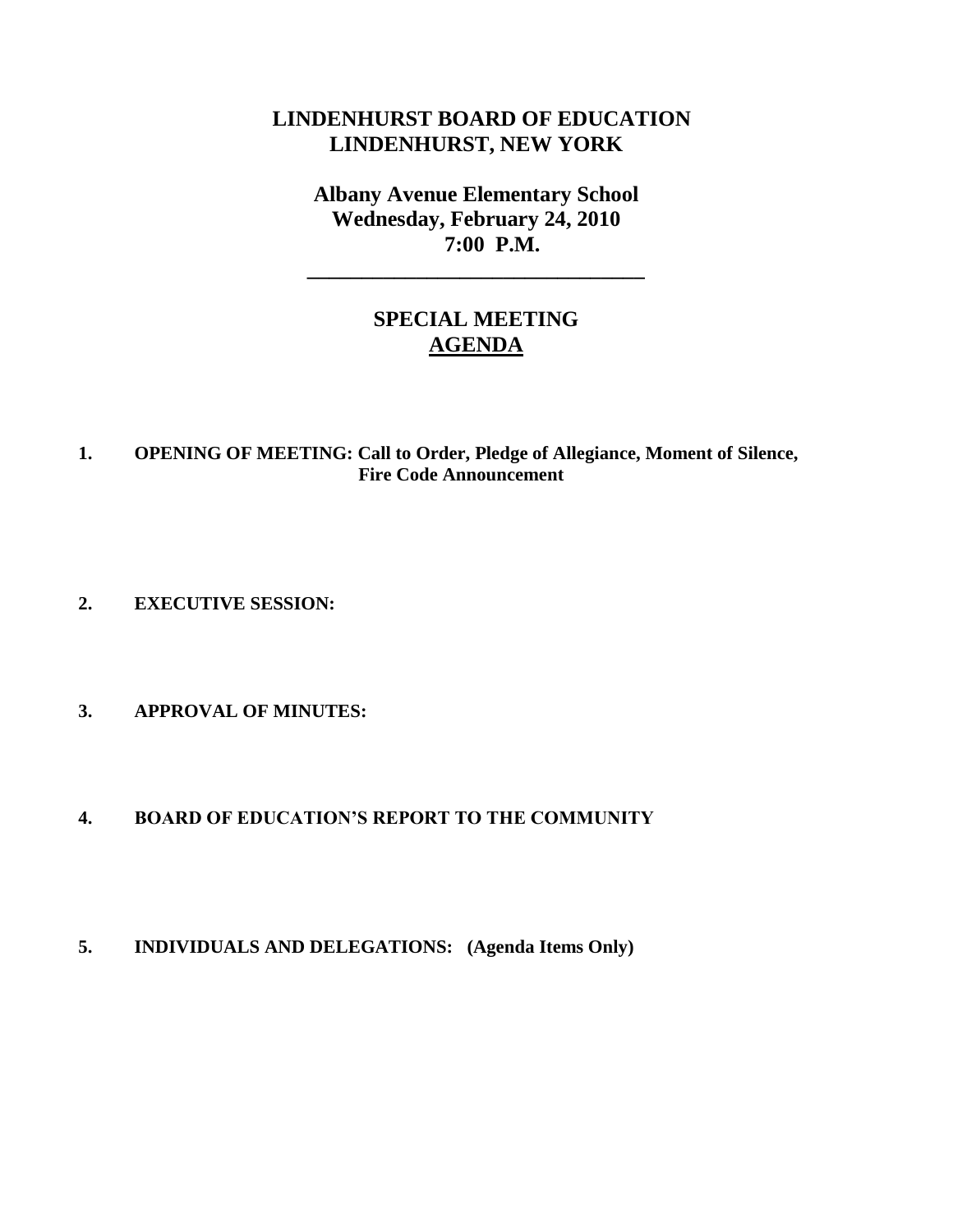### **6. TRUSTEE'S REQUEST**

### **a. Recommendation: NOMINATIONS FOR WSBOCES BOARD MEMBERS – Edward J. Murphy Jr.**

Recommended Action: Upon a motion made by \_\_\_\_\_\_\_\_\_\_\_\_\_\_\_\_\_\_\_\_\_\_\_, seconded By \_\_\_\_\_\_\_\_\_\_\_\_\_\_\_\_\_\_\_\_\_\_\_, the following resolution is offered.

**RESOLVED** that the Board of Education nominate the following candidates for re-election to the Board of Western Suffolk BOCES:

> Mrs. Mildred Browne Mrs. Ilene Herz Mrs. Maryann Zumpano

Note: See enclosed

Vote on the motion: Yes:

No:

Abstained: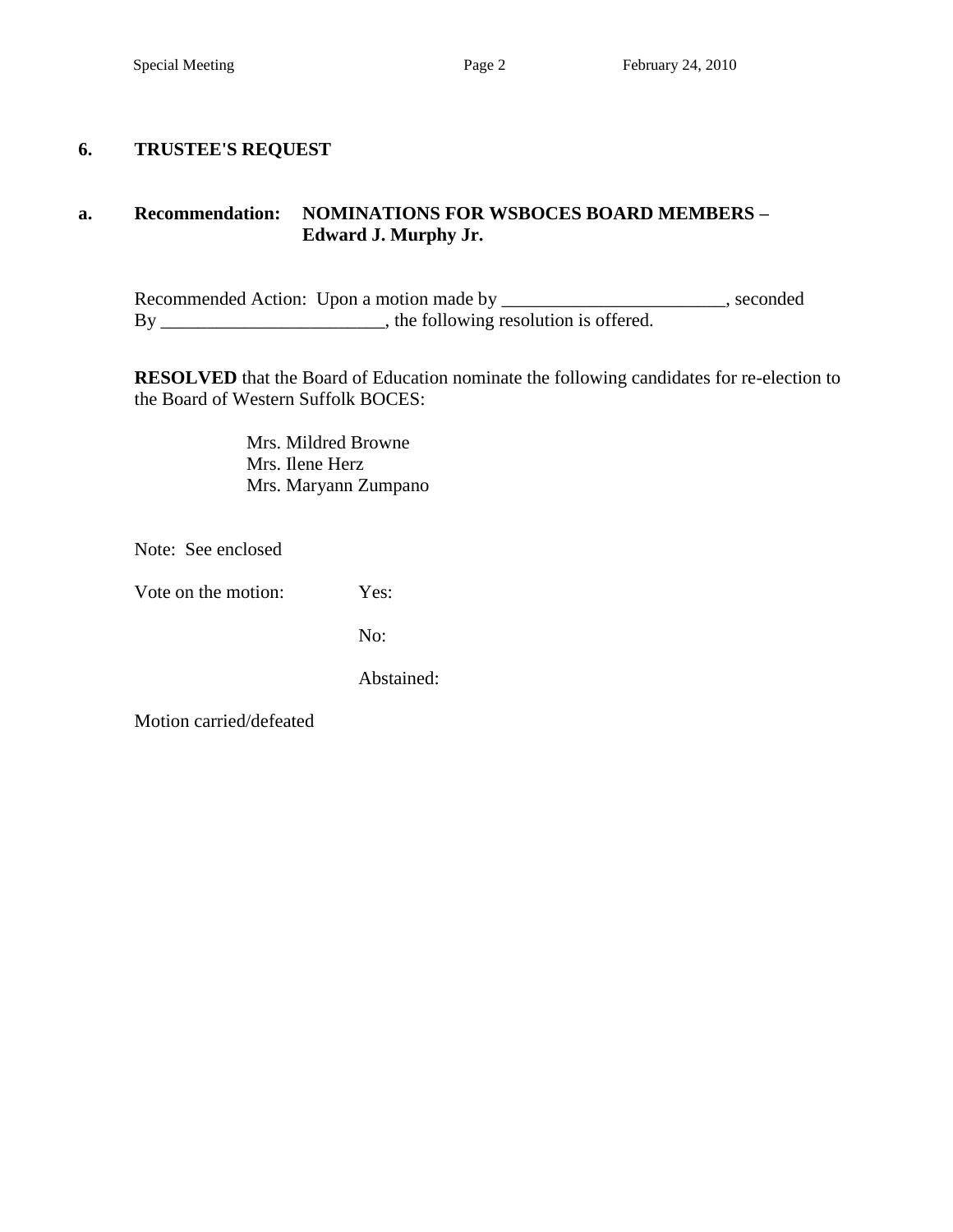### **7. SUPERINTENDENT'S RECOMMENDATIONS**

### **a. RECOMMENDATION – BOARD POLICY # 0100 – EQUAL OPPORTUNITY**

#### **First Reading – No Vote to be taken**

#### **A new board policy or revision of current board policy requires two readings.**

Recommended Action: Upon a motion made by \_\_\_\_\_\_\_\_\_\_\_\_\_\_\_\_, seconded by \_\_\_\_\_\_\_\_\_\_\_\_\_\_\_\_\_\_\_, the following proposed policy is offered for a first reading.

*0100*

### **EQUAL OPPORTUNITY**

The Board of Education, its officers and employees, shall not discriminate against any student, employee or applicant on the basis of race, color, national origin, creed, religion, marital status, sex, age, sexual orientation, disability or predisposing genetic characteristic.

This policy of nondiscrimination includes access by students to educational programs, counseling services for students, course offerings, and student activities, as well as recruitment and appointment of employees and employment pay, benefits, advancement and/or terminations.

The Board authorizes the Superintendent of Schools to establish such rules, regulations and procedures necessary to implement and maintain this policy.

### Cross-ref: 5030, Student Complaints and Grievances 9140.1, Staff Complaints and Grievances

Ref: Americans with Disabilities Act, 42 U.S.C. §12101 *et seq.* Title VI, Civil Rights Act of 1964, 42 U.S.C. §2000d *et seq.* Title VII, Civil Rights Act of 1964, 42 U.S.C. §2000e *et seq*. Title IX, Education Amendments of 1972, 20 U.S.C. §1681 *et seq.* §504, Rehabilitation Act of 1973, 29 U.S.C. §794 Individuals with Disabilities Education Law, 20 U.S.C §§1400 *et seq*. Executive Law §290 *et seq.* (New York State Human Rights Law) Education Law §§313(3), 3201, 3201-a

Adoption date: February 4, 2009 Revised:

Vote on the motion: Yes:

No:

Abstained: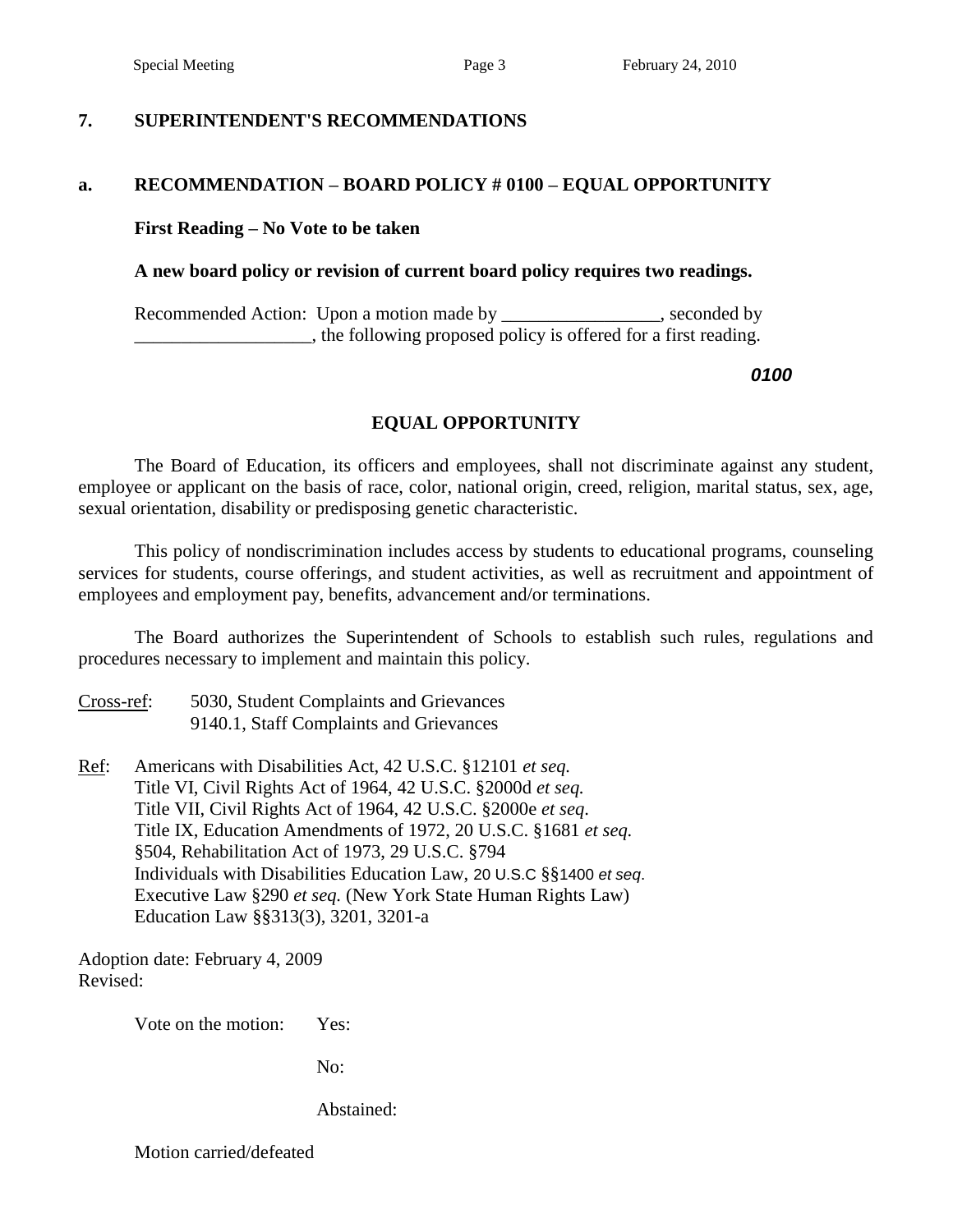### **b. RECOMMENDATION – BOARD POLICY # 1741 – HOME-SCHOOLED STUDENTS**

#### **First Reading – No Vote to be taken**

#### **A new board policy or revision of current board policy requires two readings.**

Recommended Action: Upon a motion made by \_\_\_\_\_\_\_\_\_\_\_\_\_\_\_, seconded by \_\_\_\_\_\_\_\_\_\_\_\_\_\_\_\_\_\_\_, the following proposed policy is offered for a first reading.

#### **1741**

#### **HOME-SCHOOLED STUDENTS**

The Board of Education shall ensure that children instructed at home are taught by a competent instructor and receive an education substantially equivalent to that offered in the district's schools in accordance with the guidelines and procedures set forth below.

Parents/Guardians who wish to educate their children at home must submit to the district an individual home instruction plan (IHIP), outlining the educational goals to be met and the course materials and syllabi to be used each year for the child's learning process. The district may accept or deny an IHIP. Parents/Guardians must submit quarterly reports which will provide the district with the necessary information to make determinations of substantial equivalency and competency of instruction on an ongoing basis.

Parents/Guardians may appeal to the Board a determination by the Superintendent of Schools or designee that an IHIP is not in compliance with the Regulations of the Commissioner of Education. Parents/Guardians shall have the right to appeal the final determination of the Board to the Commissioner of Education within 30 days of receipt of such determination.

#### Special Education

A student with an IHIP, who is a resident of the school district and has a disability, or is suspected of having a disability, is eligible to receive services from the school district, in accordance with law, regulation and district policy (4321 et. seq.). A parent/guardian must request special education services in writing to the Board by June  $1<sup>st</sup>$ , unless the child is first identified or moves into the district after June  $1<sup>st</sup>$ . In that case, the parent/guardian must request the services within 30 days of being identified or of moving into the district.

Special education services will be provided on an equitable basis compared to programs and services provided to other students with disabilities attending public or nonpublic schools within the district. The Board will determine the location where services will be available to home schooled students.

Students instructed at home by their parents are not entitled to participate in interscholastic sports. However, the Board shall permit such students to participate in intramural sports and other schoolsponsored extracurricular activities. Specifically, the Board will permit home-schooled students to:

- participate in non-credit-bearing organized school activities such as clubs and sports (other than interscholastic sports);
- participate in band and/or receive music lessons only if these activities are considered to be extracurricular (not credit–bearing or graded or required for class);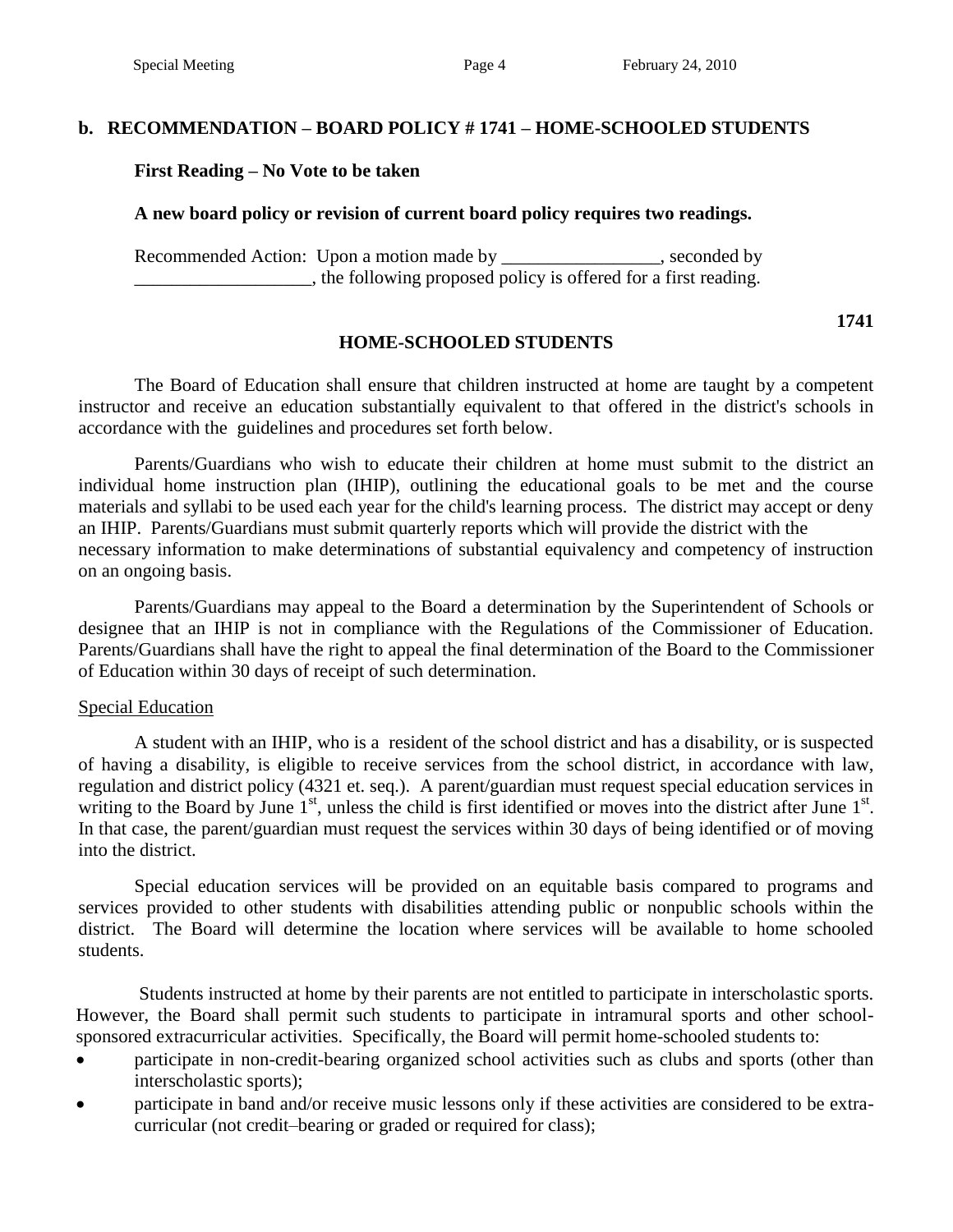use school facilities such as the library, career information center and gymnasium if there is mutual agreement on the part of all involved parties.

#### Instructional Materials

The Board authorizes the Superintendent to loan instructional materials, if available, to students receiving home instruction. The Superintendent or his/her designee shall determine the availability of resources and develop appropriate procedures.

Cross-ref: 4321, Programs for Students with Disabilities, *et.seq.*

Ref: Education Law §§ 3204(2); 3210(2)(d); 3602-c (2-c) 8 NYCRR §100.10 *Appeal of Ponte,* 41 EDR 174 (2001) *Matter of Abookire*, 33 EDR 473 (1994) State Education Department Memorandum, "New Requirements for the Provision of Special Education Services to Home-Instructed ("Home-Schooled") Students, July 2008

Adoption date: February 4, 2010 Revised:

Vote on the motion: Yes:

No:

Abstained:

Motion carried/defeated

#### **c. RECOMMENDATION – BOARD POLICY # 2210 BOARD ORGANIZATIONAL MEETING**

**First Reading – No Vote to be taken**

### **A new board policy or revision of current board policy requires two readings.**

Recommended Action: Upon a motion made by seconded by seconded by \_\_\_\_\_\_\_\_\_\_\_\_\_\_\_\_\_\_\_, the following proposed policy is offered for a first reading.

**2210**

### **BOARD ORGANIZATIONAL MEETING**

The Board of Education recognizes its obligation to hold an annual organizational meeting. The purpose of the organizational meeting is to elect officers of the Board and make the proper appointments and designations of other district employees for the proper management of the school district during the school year.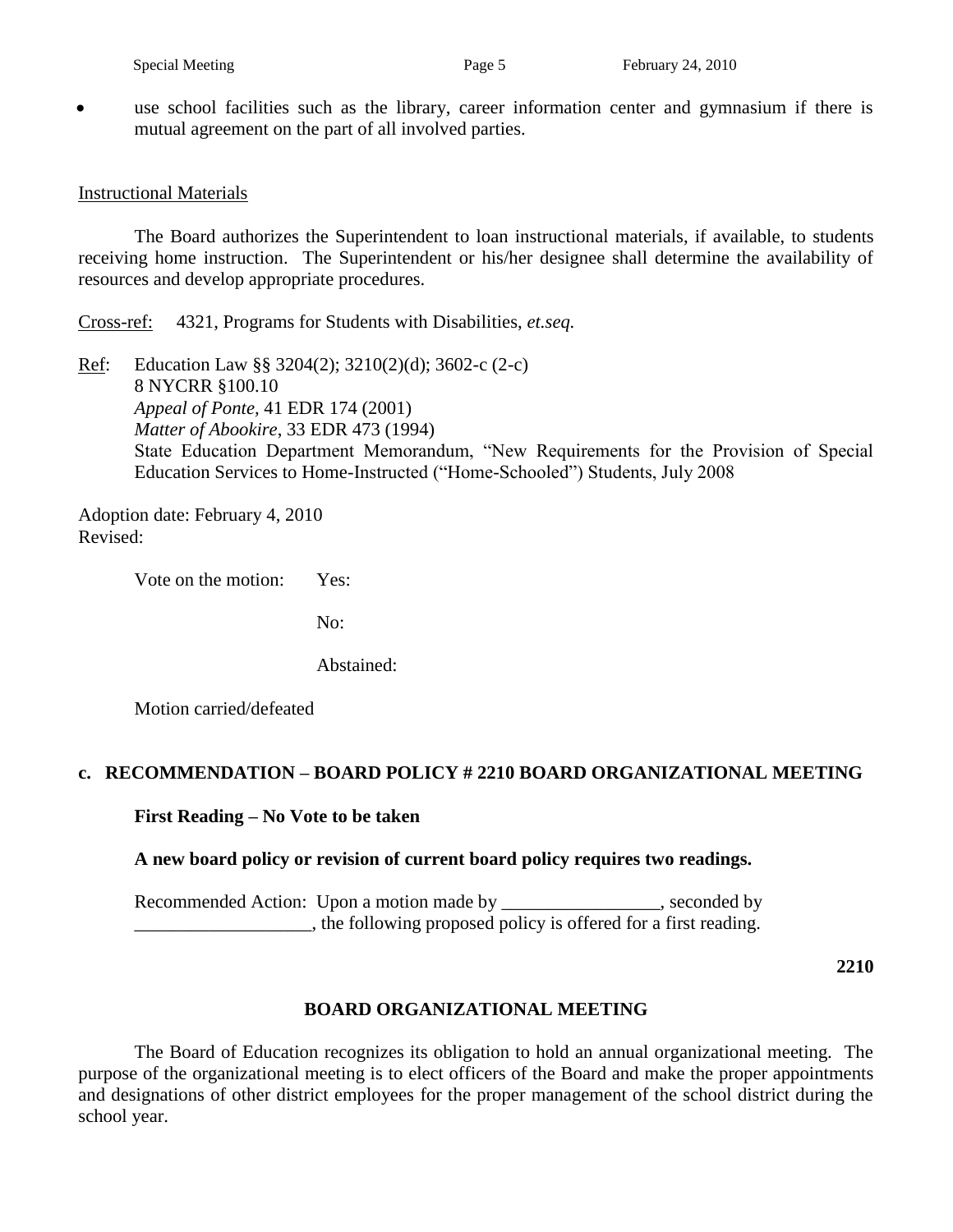Special Meeting **Page 6** February 24, 2010 The Board will hold its annual organizational meeting on the first Tuesday in July. If that day is a legal holiday, the Board will hold the meeting on the first Wednesday in July. The Board may alternately hold the meeting on a date during the first 15 days in July that is not a legal holiday. The Board will choose this date by resolution at a Board meeting before July.

The District Clerk shall call the meeting to order, and shall preside until the election of a new president. The order of business to be conducted at the organizational meeting shall include items required or implied by state law and/or regulation. The Board may also conduct general district business, including properly entering into executive session, if necessary, at the end of the meeting before adjourning.

#### I. Oath of Office

The **District Clerk** shall administer and countersign the oath of office to newly-elected Board members. The oath shall conform to Article XIII-1 of the New York State Constitution, and Section 10 of the Public Officers Law. No new Board member shall be permitted to vote until he/she has taken the oath of office.

#### II. Election of Board Officers

The Board shall elect a president and vice-president for the ensuing year, and administer the oath of office to them. A majority of all members of the Board shall be necessary for a valid election.

#### III. Appointment of District Officers

The Board shall appoint and the Board President administer the oath of office to the following district officers:

| <b>District Treasurer</b> | Deputy Treasurer |
|---------------------------|------------------|
| District Clerk            | Tax Collector    |
| Claims Auditor            |                  |

#### IV. Appointment of Other Positions

The Board shall appoint and establish the stipend (if any) for the following positions *(include only those that are appropriate for the district)*:

| <b>School Physician</b>                         | <b>School Attorney</b>      |
|-------------------------------------------------|-----------------------------|
| <b>Census Enumerator</b>                        | <b>Special Counsels</b>     |
| <b>Designated Education Official</b>            | <b>Attendance Officer</b>   |
| <b>School Dentist</b>                           | <b>Insurance Consultant</b> |
| <b>Internal Auditor</b>                         | Records Access Officer      |
| <b>External Auditor</b>                         | Records Management Officer  |
| <b>Audit Committee</b>                          | <b>Parent Surrogates</b>    |
| Title IX/Section 504 Hearing Officer(s)         | Asbestos Designee           |
| Treasurer(s) of Student Activity Account        | <b>Purchasing Agent</b>     |
| <b>Election Clerks and Inspectors</b>           | Deputy Purchasing Agent     |
| Committee on Special Education (CSE)            | <b>Other Consultants</b>    |
| Committee on Preschool Special Education (CPSE) |                             |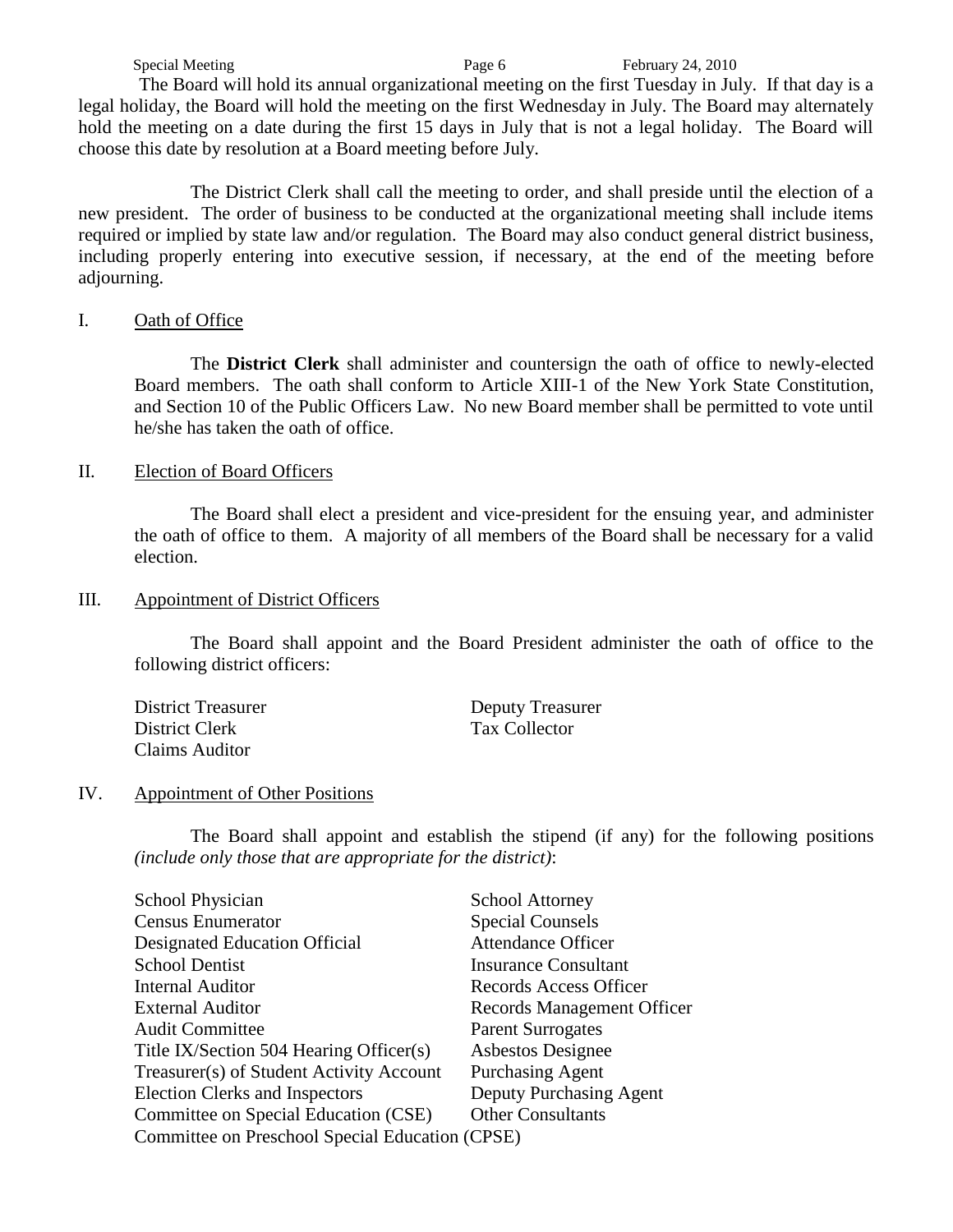#### V. Bonding of Personnel

The Board may bond the following personnel handling district funds:

| District Clerk                               | <b>School Attorney</b> |
|----------------------------------------------|------------------------|
| Tax Collector                                | <b>Claims Auditor</b>  |
| <b>District Treasurer</b>                    | Deputy Treasurer       |
| <b>Treasurer of Student Activity Account</b> |                        |

The Board may, in each instance, specify the amount of the bond it intends to obtain. The Board may include any of the above officers in a blanket undertaking, pursuant to law and Commissioner's Regulations, rather than bond individuals.

#### VI. Designations

The Board shall designate/approve:

Official depositories for district funds Official district newspapers The Law Enforcement Unit The day and time of regular meetings The rate for mileage reimbursement The calendar for the upcoming school year The prices for school meals

The Board shall also adopt the rotational list of impartial hearing officers for the district as provided by the State Education Department.

#### VII. Authorizations:

- a. of person to certify payrolls;
- b. of contracts for student services (such as health, cafeteria), and tuition contracts, when necessary;
- c. of attendance at conferences, conventions, workshops, etc., with designated expenses;
- d. to establish petty cash funds (and to set amount of such funds);
- e. to designate authorized signatures on checks;
- f. of Board and district memberships in professional organizations;
- g. to offer school district employee and officer indemnification under Public Officer's Law §18;
- h. of positions entitled to use district-owned cell phones and credit cards;
- i. of Board representative(s) for appointing Impartial Hearing Officers; and
- j. of Superintendent of Schools to approve budget transfers, and the monetary limits of such transfers.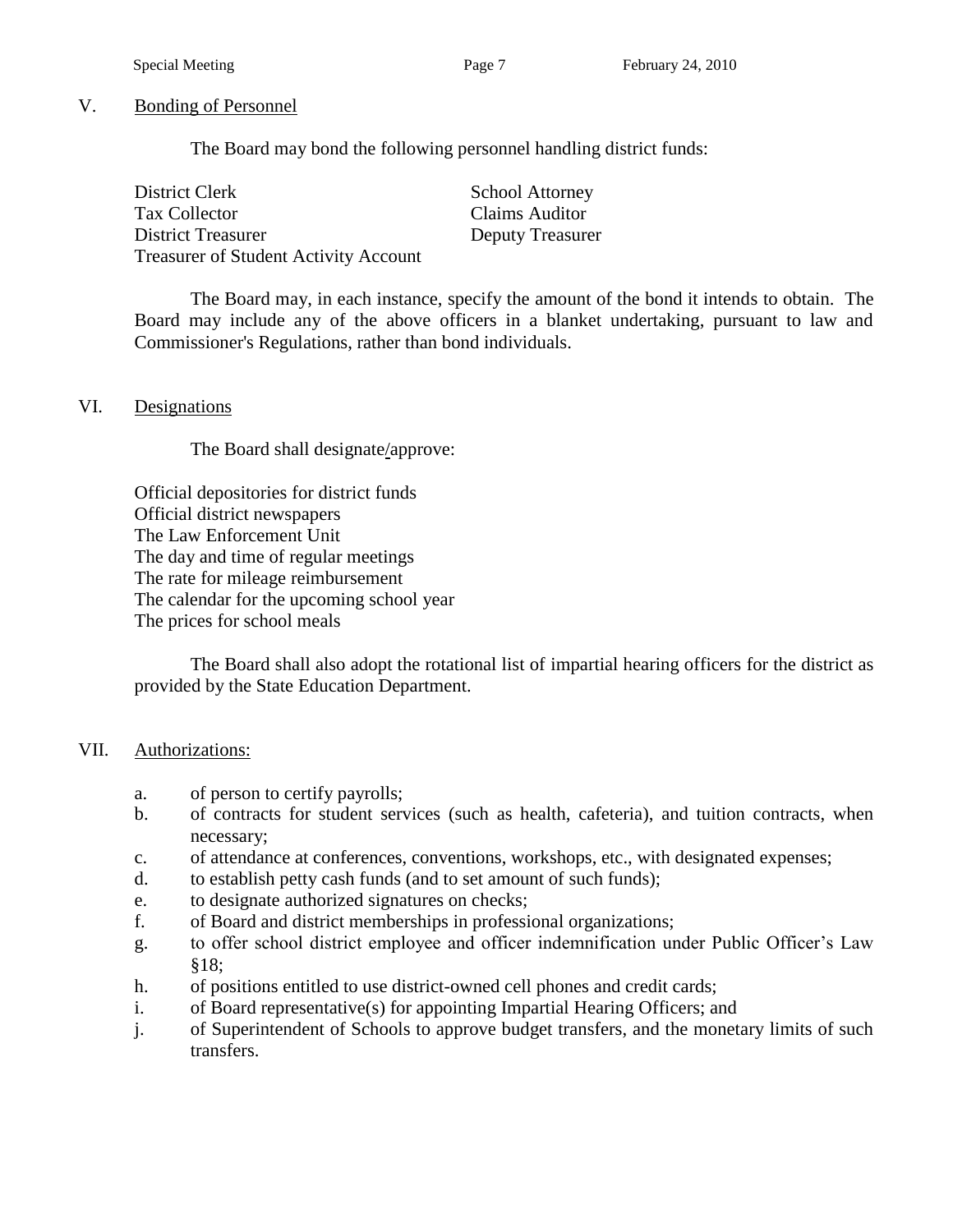The Board shall review its policies on Investments (6240) and Purchasing (6700), and the Code of Conduct (5300), as required by law. The Board shall also review building-level student attendance data as required under Commissioner's Regulations section 104.1, and if the data shows a decline in attendance rates, shall review its policy on Attendance (5100).

- Cross-ref: 2270, School Attorney
	- 2220, Board Officers 2230, Appointed Board Officials 2310, Regular Meetings 5100, Attendance 5252, Student Activities Funds Management 5300, Code of Conduct 6240, Investments 6650, Claims Auditor 6680, Internal Audit Function 6690, Audit Committee 6700, Purchasing 6741, Contracting for Professional Services

Ref: New York State Constitution, Article XIII, §1 General Municipal Law §103(2) (official newspapers) Public Officers Law §§10; 13; 30 Education Law §§ 305(31) (designated educational official); 701 (meeting to elect president, may elect vice president); 1707 (date of meeting); 1904 (central high school districts in Nassau county); 2130 (appoint clerk, bonded treasurer and bonded tax collector); 2504 (small city meeting during the first week of July, day and time of regular meetings) 8 NYCRR § 104.1 (requirement to review attendance data)

Adoption date: February 4, 2009 Revised:

Vote on the motion: Yes:

No:

Abstained: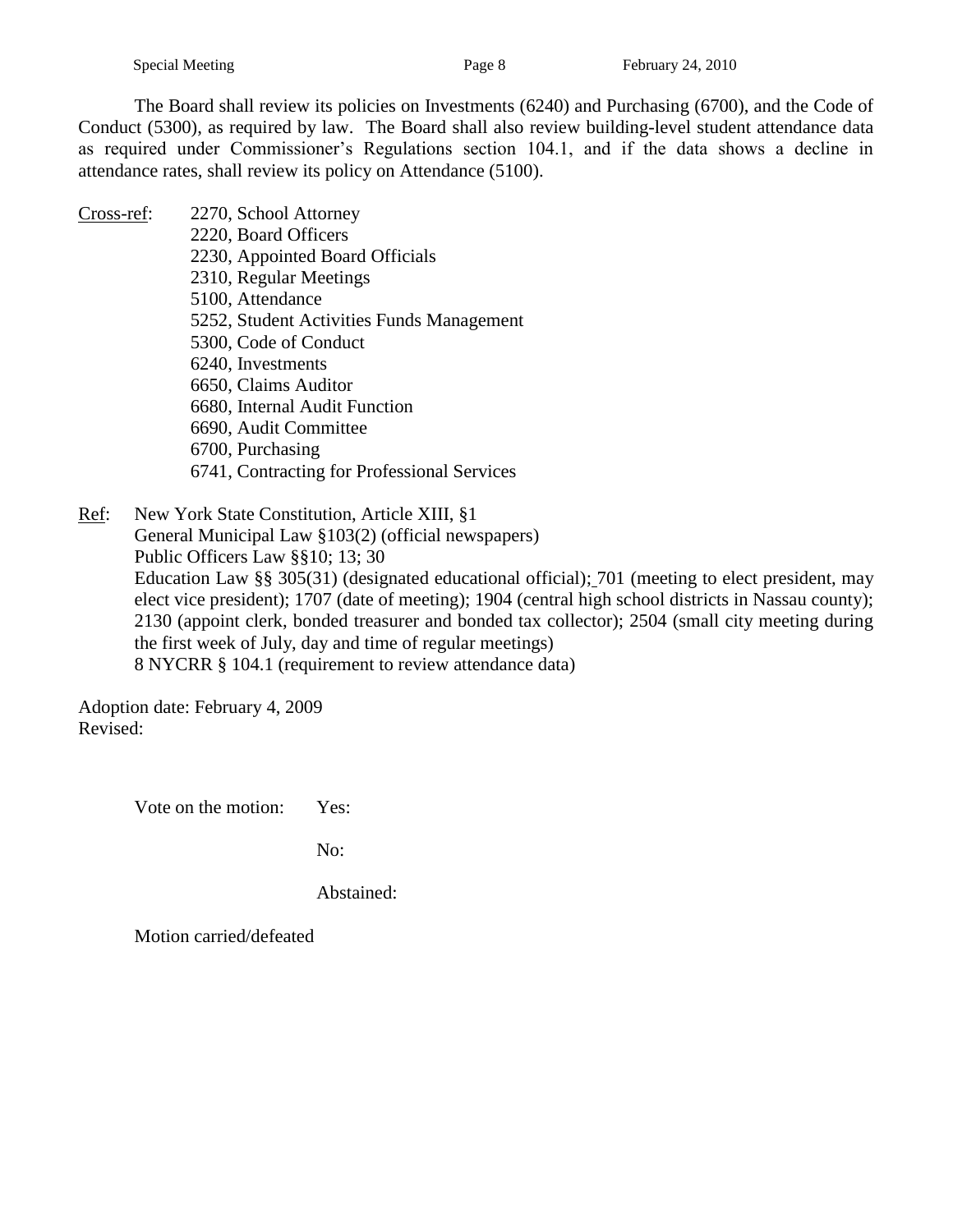# d**. RECOMMENDATION – BOARD POLICY # 2270 SCHOOL ATTORNEY**

# **First Reading – No Vote to be taken**

# **A new board policy or revision of current board policy requires two readings.**

Recommended Action: Upon a motion made by \_\_\_\_\_\_\_\_\_\_\_\_\_\_, seconded by \_\_\_\_\_\_\_\_\_\_\_\_\_\_\_\_\_\_\_, the following proposed policy is offered for a first reading.

# **SCHOOL ATTORNEY**

The Board of Education shall retain legal counsel, who shall be appointed at the Annual Organizational Meeting of the Board of Education. The President of the Board, or the Superintendent of Schools or his/her designee, may contact the counsel on legal matters affecting the operation of the school district.

The Attorney must be admitted to the bar of New York State. The Attorney will be the legal advisor to the Board. In that capacity, the Attorney's duties will be:

- 1. to advise the Board with respect to all legal matters relating to the district, including, but not limited to, interpretation of the Education Law of the State of New York, and all other statutes, rules or regulations affecting the district;
- 2. to be easily accessible to the Board and the Superintendent of Schools (and, at the discretion of the Superintendent, to his/her administrative staff), with respect to legal matters issuing out of the day-to-day administration of the district;
- 3. to review and to represent the district in the preparation of contracts, as requested by the district (other than the contract for school attorney services);
- 4. to advise and assist in matters of litigation pursuant to the retainer agreement;
- 5. to review at the Board's request the legality of policies or regulations to be adopted by the Board;
- 6. to review and advise with respect to any process served upon the district; and
- 7. to recommend the retainment of such special counsel as he or she may deem necessary in the circumstances, subject to the approval of the Board.

# **Selection of a School Attorney**

The district, when seeking to retain a School Attorney, will first locate prospective qualified lawyers/law firms by:

- 1. advertising in trade journals;
- 2. checking listings of lawyers/law firms; or
- 3. making inquiries of other districts or other appropriate sources.

The district will then prepare a well-planned, written request for a proposal which will contain critical details of the services sought and submit this request to prospective applicants.

**2270**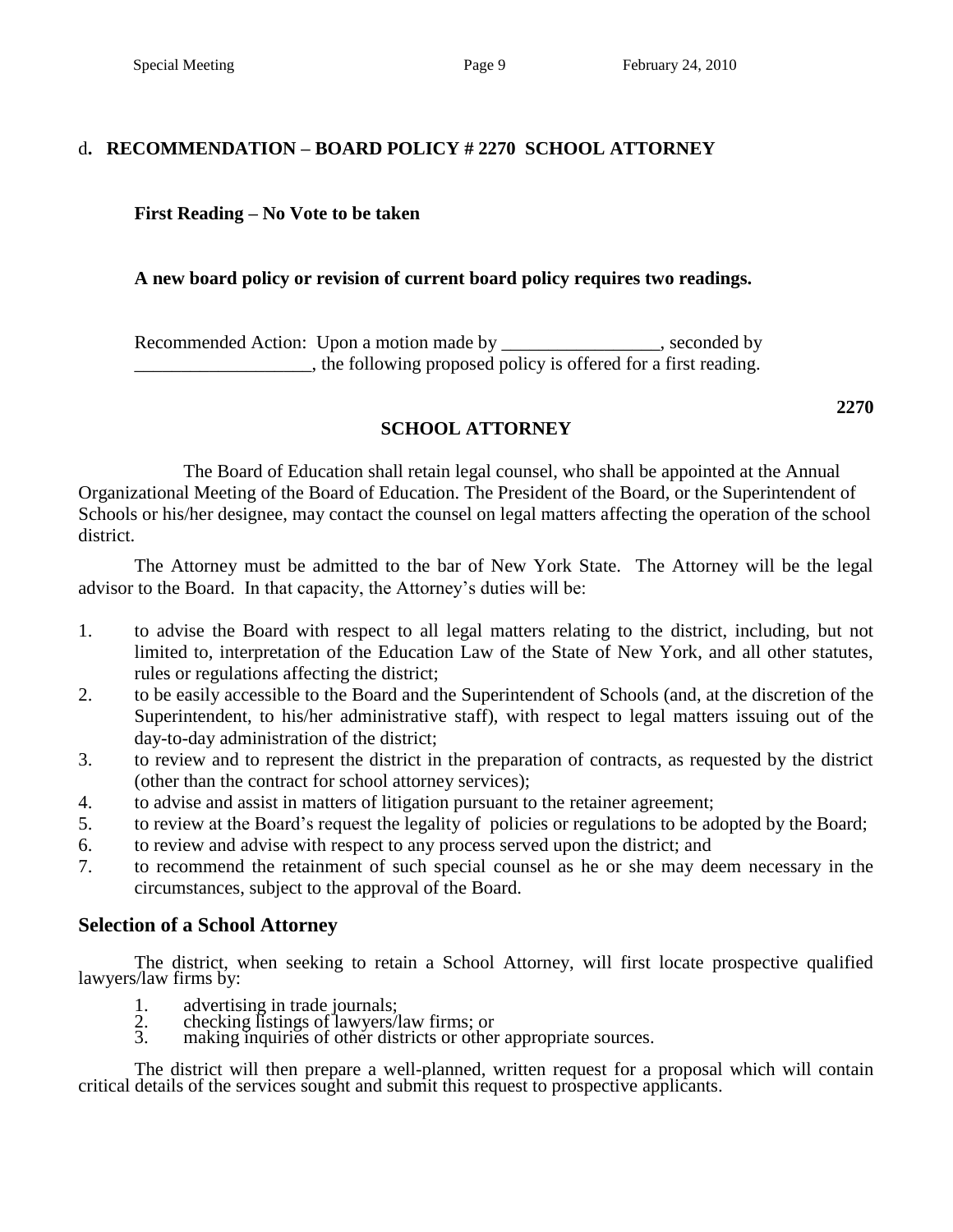In selecting a School Attorney, the district will consider the cost of a retainer (or hourly fee), as well as such other factors as:

- 1. the special knowledge or expertise of the lawyer/law firm;
- 2. the quality of the service provided by the lawyer/law firm;
- 3. the staffing of the lawyer/law firm; and
- 4. the lawyer<sup>'s</sup> s/law firm's suitability for the district's needs.

The district will maintain documentation of the written proposals submitted by lawyer/law firm applicants for the position of School Attorney.

Cross-ref: 2210, Board Organizational Meeting 6741, Contracting for Professional Services

Adoption date: February 4, 2009 Revised:

Vote on the motion: Yes:

No:

Abstained:

Motion carried/defeated

### **e. Recommendation: FIELD TRIPS**

Recommended Action: Upon a motion made by \_\_\_\_\_\_\_\_\_\_\_\_\_\_\_\_\_\_\_\_\_\_\_\_, seconded By \_\_\_\_\_\_\_\_\_\_\_\_\_\_\_\_\_\_\_\_\_\_\_, the following resolution is offered.

RESOLVED that the Board of Education, upon the recommendation of the Superintendent approves the following field trips:

### **MIDDLE SCHOOL**

| Friday – Sunday    | May 14-16, 2010 | Approximately 40 Middle School History Club members<br>to Washington D.C. Students will be transported via<br>coach bus.                      |
|--------------------|-----------------|-----------------------------------------------------------------------------------------------------------------------------------------------|
| <b>HIGH SCHOOL</b> |                 |                                                                                                                                               |
| Wednesday          | March 3, 2010   | Approximately 16 NHS members to NEP Studios in<br>NYC to participate in "The Long Island Challenge."<br>Students will be transported via bus. |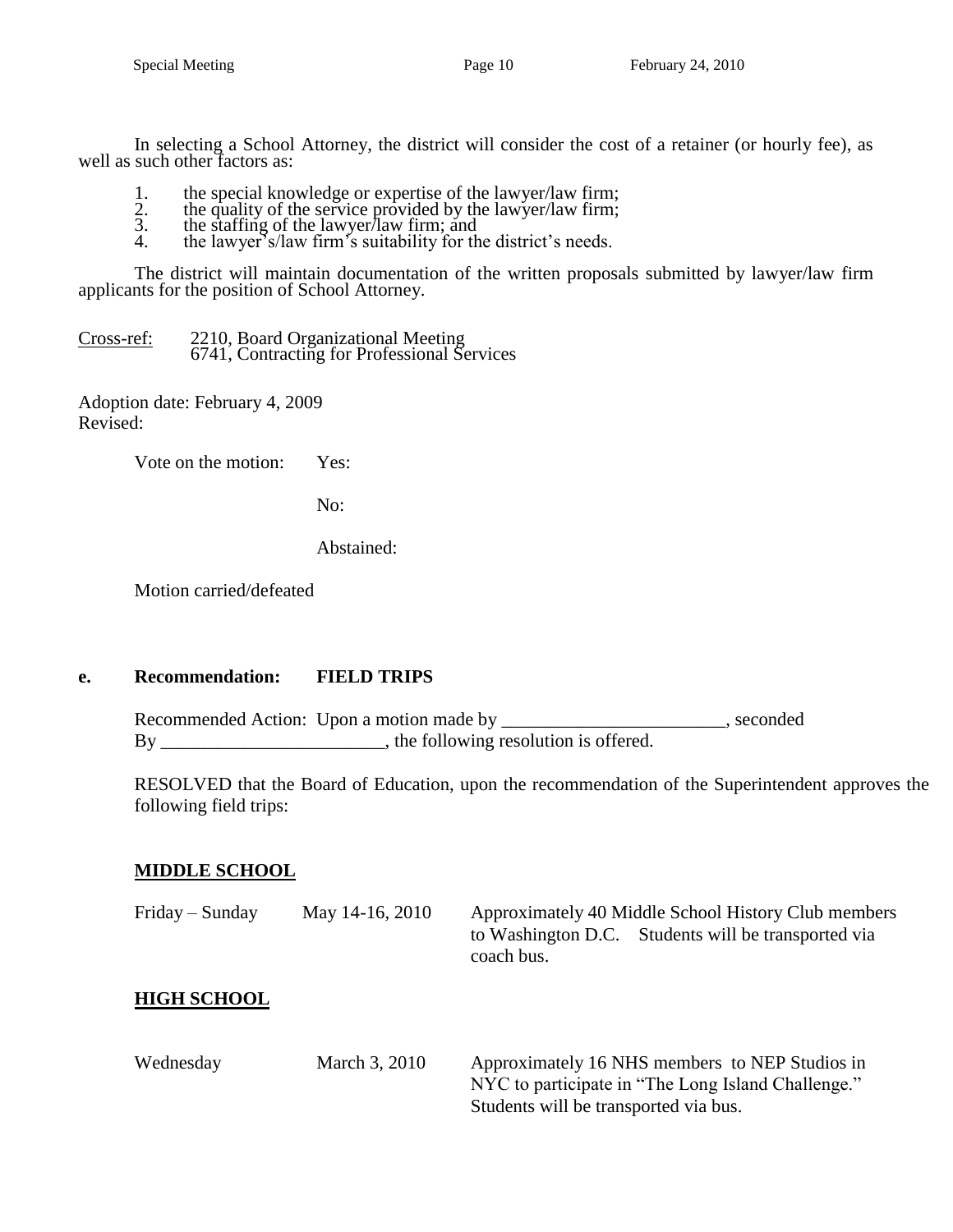| <b>Special Meeting</b>  |                | Page 11             | February 24, 2010                                                                                                                                                       |
|-------------------------|----------------|---------------------|-------------------------------------------------------------------------------------------------------------------------------------------------------------------------|
| Friday                  | April 30, 2010 | via coach bus.      | Approximately 30 Jazz Band members to Great<br>Adventure in New Jersey to participate in a Jazz<br>Band Competition. Students will be transported                       |
| Monday                  | May 10, 2010   | inclement weather.) | Approximately 20 ALC students on a canoe trip<br>on the Nissequogue River. (This field trip was<br>originally approved for Oct. 28, 2009 but had to be postponed due to |
| Note: See enclosed      |                |                     |                                                                                                                                                                         |
| Vote on the motion:     | Yes:           |                     |                                                                                                                                                                         |
|                         | No:            |                     |                                                                                                                                                                         |
|                         | Abstained:     |                     |                                                                                                                                                                         |
| Motion carried/defeated |                |                     |                                                                                                                                                                         |

### **f. Recommendation: DONATION**

Recommended Action: Upon a motion made by \_\_\_\_\_\_\_\_\_\_\_\_\_\_\_\_\_\_\_\_\_\_\_, seconded by \_\_\_\_\_\_\_\_\_\_\_\_\_\_\_\_\_\_\_\_\_, the following resolution is offered.

RESOLVED that the Board of Education, upon the recommendation of the Superintendent Approves the acceptance of the donation of a Blessing Trumpet from Mr. Gaetano Antonacci to the Albany Avenue Elementary School band.

Note: See enclosed

Vote on the motion: Yes:

No:

Abstained: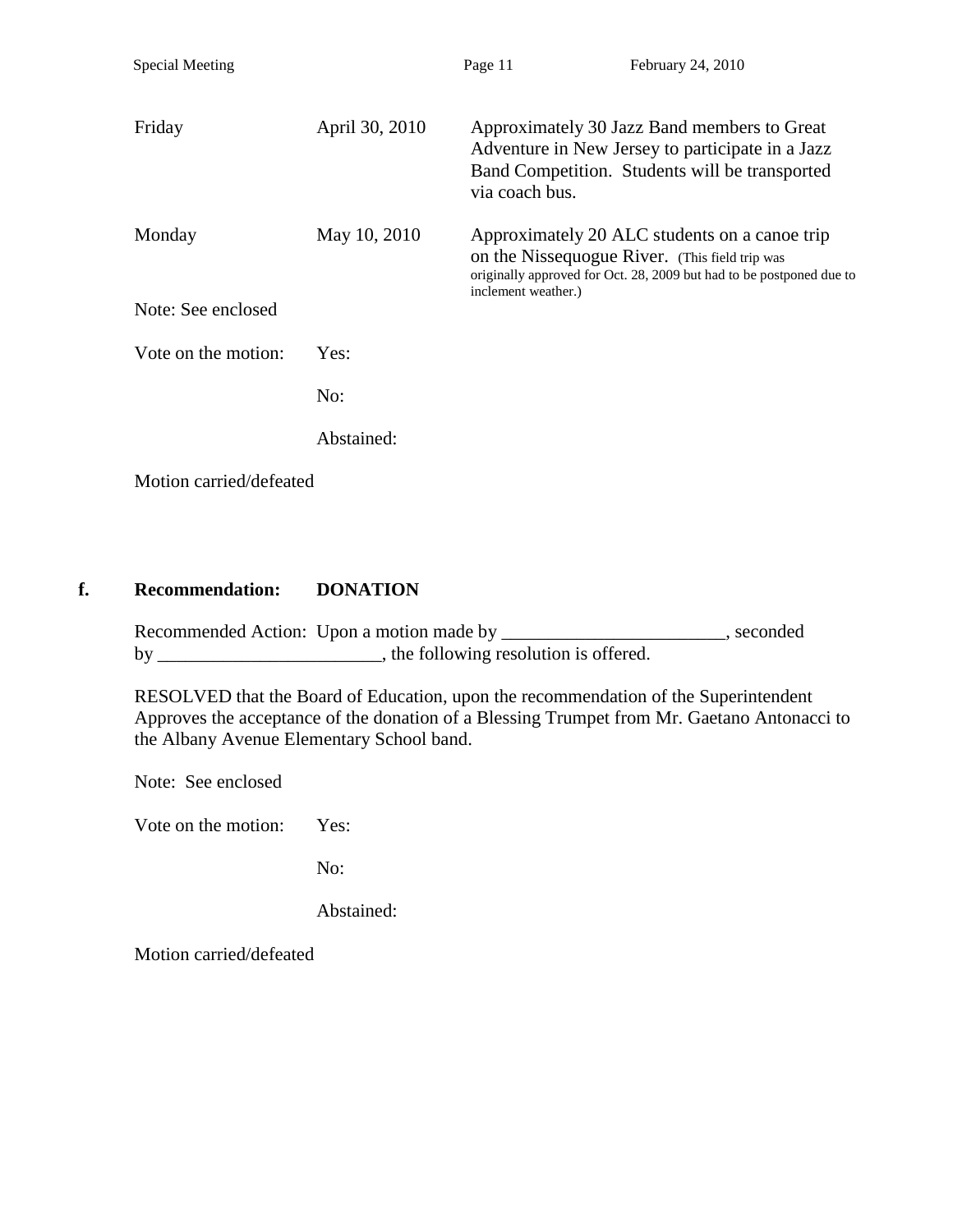### **g. Recommendation: OBSOLETE EQUIPMENT**

Recommended Action: Upon a motion made by \_\_\_\_\_\_\_\_\_\_\_\_\_\_\_\_\_\_\_\_\_\_\_, seconded by \_\_\_\_\_\_\_\_\_\_\_\_\_\_\_\_\_\_\_\_\_\_, the following resolution is offered.

RESOLVED that the Board of Education, upon the recommendation of the Superintendent approves the disposal of the following obsolete equipment:

| <b>WEST GATES</b> | 1 Phonograph MC-55558 Califone 1925 No Tag |
|-------------------|--------------------------------------------|
|                   | 1 Set Califone Speakers No Tag             |

Note: See enclosed

Vote on the motion: Yes:

No:

Abstained:

Motion carried/defeated

### **h. Recommendation: XEROX LEASE**

Recommended Action: Upon a motion made by \_\_\_\_\_\_\_\_\_\_\_\_\_\_\_\_\_\_\_\_\_\_\_, seconded by \_\_\_\_\_\_\_\_\_\_\_\_\_\_\_\_\_\_\_\_\_\_\_, the following resolution is offered.

RESOLVED that the Board of Education, upon the recommendation of the Superintendent authorizes the Board President to enter into a 5 year lease purchase contract with Xerox Corporation for nine (9) copy machines as per the attached agreement.

Note: See enclosed

Vote on the motion: Yes:

No:

Abstained: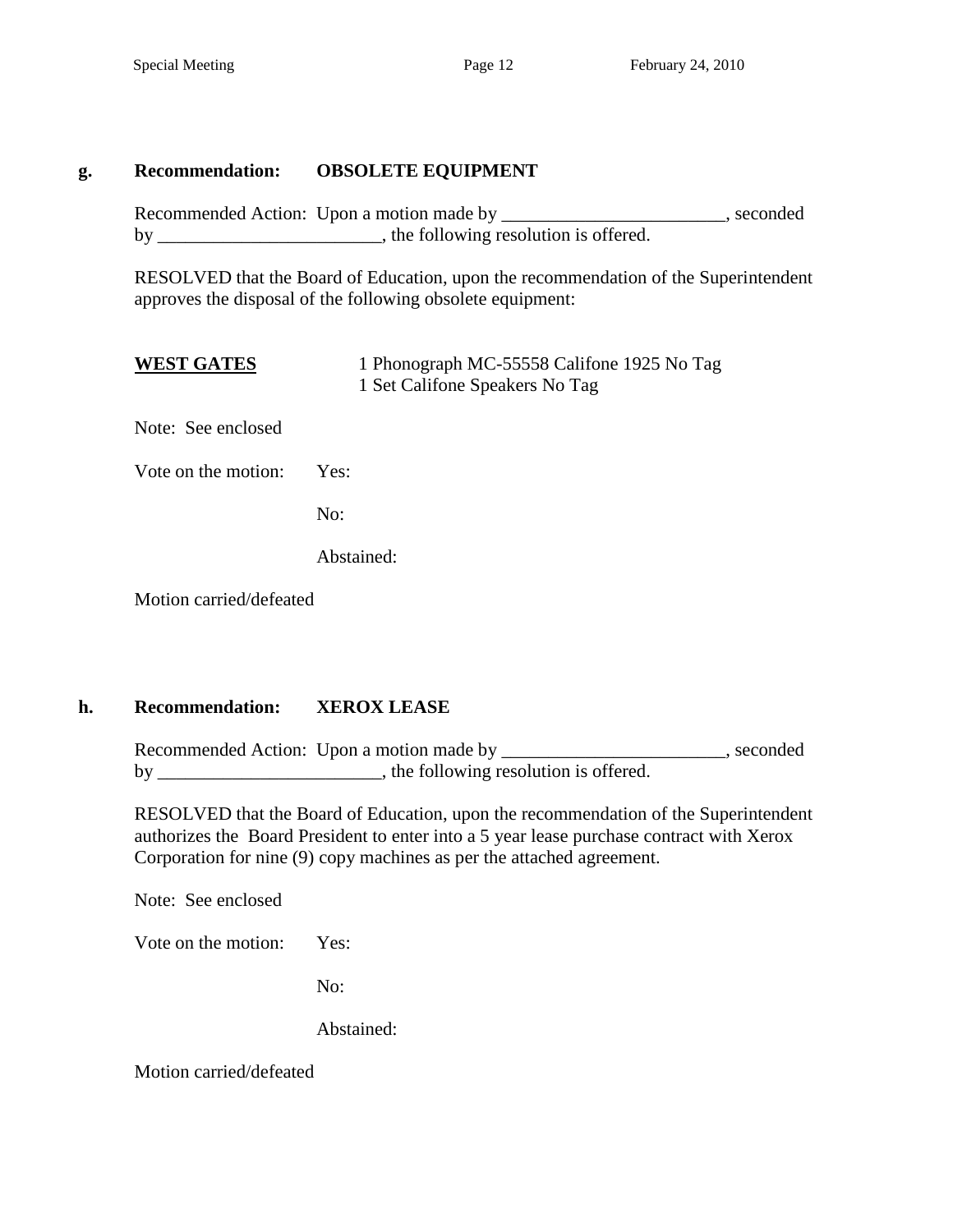### **i. Recommendation: SCOPE KELLUM RENTAL**

Recommended Action: Upon a motion made by \_\_\_\_\_\_\_\_\_\_\_\_\_\_\_\_\_\_\_\_\_\_, seconded by \_\_\_\_\_\_\_\_\_\_\_\_\_\_\_\_\_\_\_\_\_\_, the following resolution is offered.

RESOLVED that the Board of Education, upon the recommendation of the Superintendent authorizes the Board President to extend the current lease with SCOPE educational Services for the 2010-11 school year for the rental of four (4) classrooms for an annual fee of \$12,000.00, payable in equal monthly installments.

Note: See enclosed

Vote on the motion: Yes:

No:

Abstained:

Motion carried/defeated

### **j. Recommendation: UNDERCLASSMAN SELECTION CLASSIFICATION**

Recommended Action: Upon a motion made by \_\_\_\_\_\_\_\_\_\_\_\_\_\_\_\_\_\_\_\_\_\_, seconded by \_\_\_\_\_\_\_\_\_\_\_\_\_\_\_\_\_\_\_\_\_\_, the following resolution is offered.

RESOLVED that the Board of Education, based upon the Individual Athletic Profiles of two students and the recommendation of the Superintendent approves the selection of the two (2) underclassmen, named in attachments, to participate on the JV Lacrosse team.

Note: See enclosed

Vote on the motion: Yes:

No:

Abstained: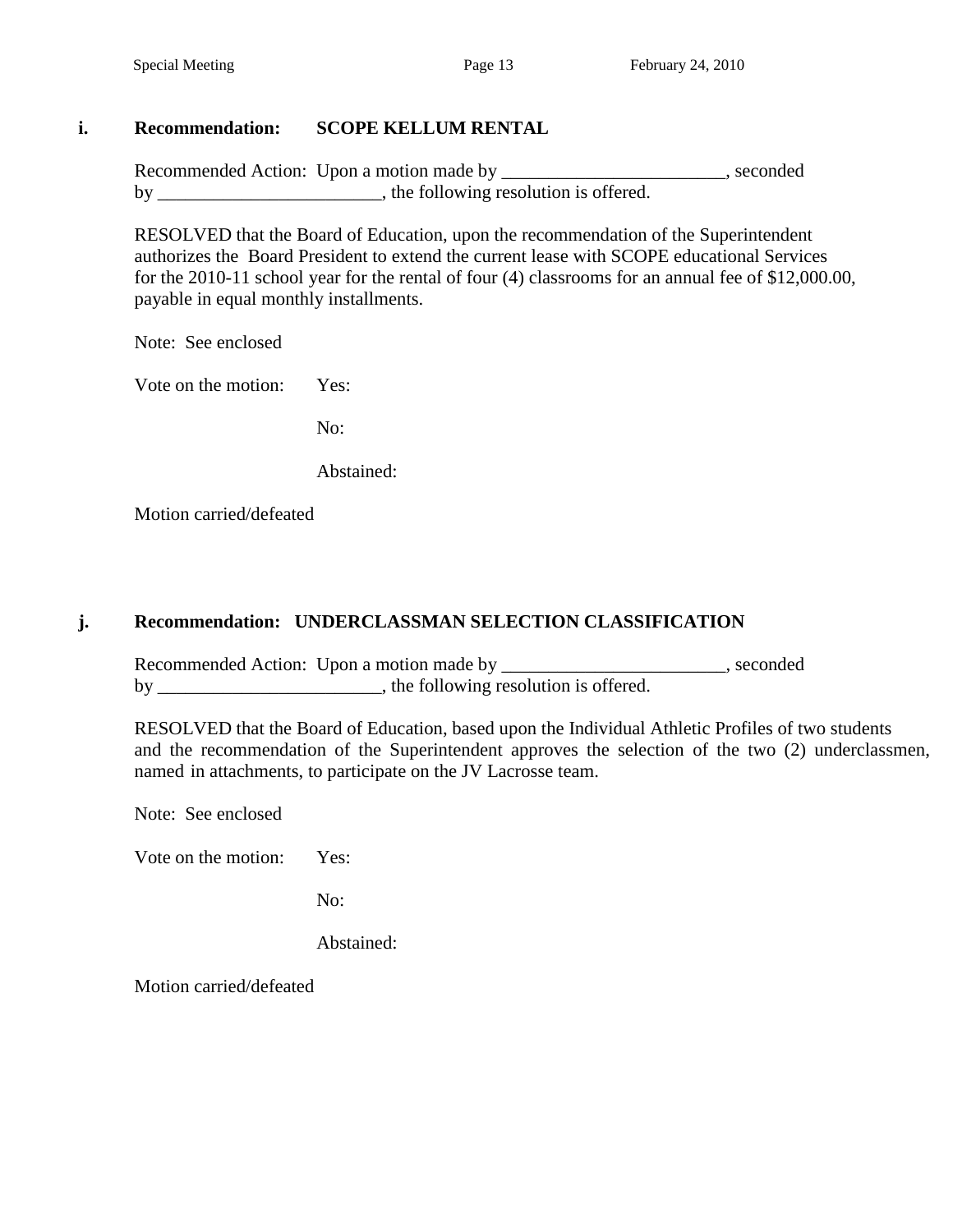### **k. Recommendation: UNDERCLASSMAN SELECTION CLASSIFICATION**

Recommended Action: Upon a motion made by \_\_\_\_\_\_\_\_\_\_\_\_\_\_\_\_\_\_\_\_\_\_\_, seconded by \_\_\_\_\_\_\_\_\_\_\_\_\_\_\_\_\_\_\_\_, the following resolution is offered.

RESOLVED that the Board of Education, based upon the Individual Athletic Profiles of two students and the recommendation of the Superintendent approves the selection of the classmen, named in attachments, to participate on the Varsity or JV Softball team.

Note: See enclosed

Vote on the motion: Yes:

No:

Abstained:

Motion carried/defeated

### **l. Recommendation: UNDERCLASSMAN SELECTION CLASSIFICATION**

Recommended Action: Upon a motion made by \_\_\_\_\_\_\_\_\_\_\_\_\_\_\_\_\_\_\_\_, seconded by \_\_\_\_\_\_\_\_\_\_\_\_\_\_\_\_\_\_\_\_\_, the following resolution is offered.

RESOLVED that the Board of Education, based upon the Individual Athletic Profiles of two students and the recommendation of the Superintendent approves the selection of the classmen, named in attachments, to participate on the JV Girls Lacrosse team.

Note: See enclosed

Vote on the motion: Yes:

No:

Abstained: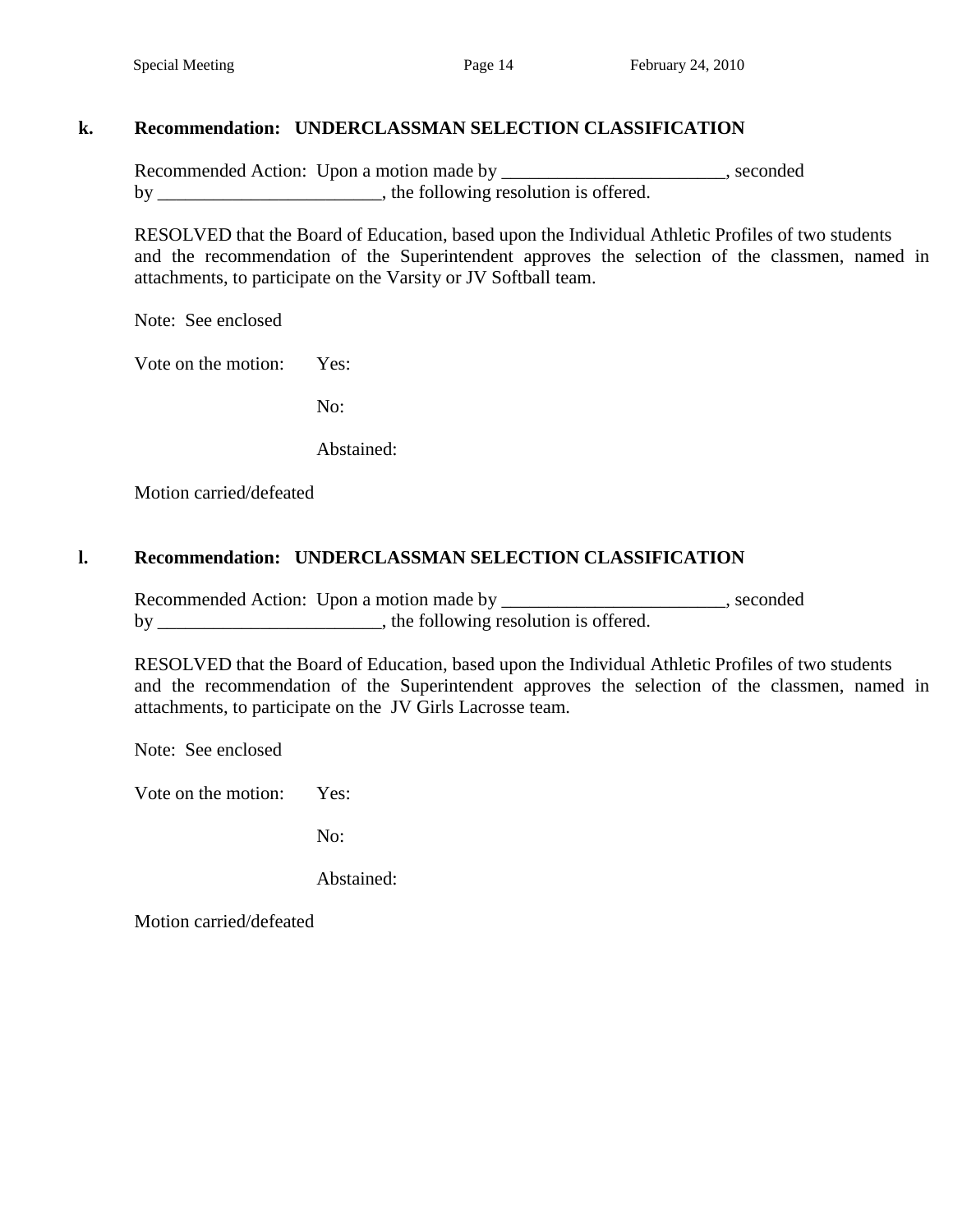#### **8. SCHEDULES**

| Schedule | $A-1$   | No. 8-S | <b>Athletic Supervision</b>                                       |
|----------|---------|---------|-------------------------------------------------------------------|
| Schedule | $A-3$   | No. 47  | Personnel, Instructional Appointments                             |
| Schedule | $A-3$   | No. 48  | Personnel, Instructional Appointments                             |
| Schedule | $AS-1$  | No. 9   | Substitute Personnel Instructional Resignations &<br>Terminations |
| Schedule | $AS-3$  | No. 14  | <b>Substitute Personnel Appointments</b>                          |
| Schedule | $B-1$   | No. 5   | Non-Instructional Personnel Resignations or Terminations          |
| Schedule | $B-1$   | Pt. 8   | Non-Instructional Personnel Resignations or Terminations          |
| Schedule | $B-3$   | No. 13  | <b>Non-Instructional Personnel Appointments</b>                   |
| Schedule | $B-3.1$ | No.1    | Non-Instructional Personnel – Permanent Appointments              |
| Schedule | D       | No. 23  | <b>Pupil Personnel Services</b>                                   |
| Schedule | G       | No. 10  | Approval of Bids                                                  |
| Schedule | ST/I    | No. $6$ | <b>Student Teachers/Interns/Observers</b>                         |